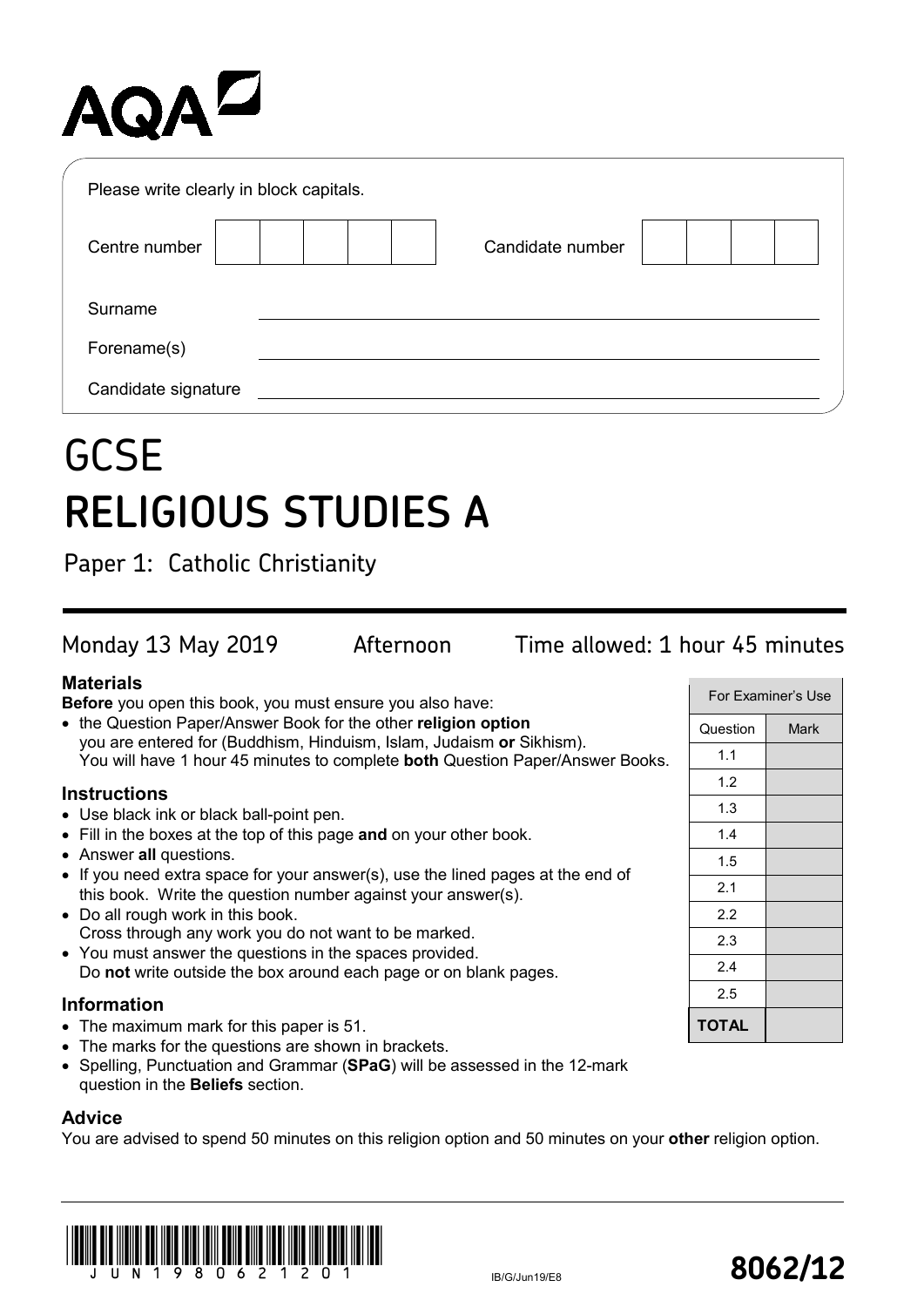| $\mathbf 0$<br>$\mathbf{1}$                 | <b>Catholic Christianity: Beliefs</b>                                                                                                                     |              |
|---------------------------------------------|-----------------------------------------------------------------------------------------------------------------------------------------------------------|--------------|
| $\mathbf 1$<br>$\bf{0}$<br>$\mathbf 1$      | Which one of the following is used during the Sacrament of the Eucharist?<br>[1 mark]<br>Put a tick $(\checkmark)$ in the box next to the correct answer. |              |
|                                             | Chrism oil<br>$\mathbf{A}$                                                                                                                                |              |
|                                             | Confessional<br>$\mathbf B$                                                                                                                               |              |
|                                             | Font<br>$\mathbf C$                                                                                                                                       |              |
|                                             | D<br>Wine                                                                                                                                                 | $\mathbf 1$  |
| $\mathbf{2}$<br>$\mathbf 0$<br>$\mathbf{1}$ | Give two beliefs about the Incarnation of Jesus.<br>[2 marks]                                                                                             |              |
|                                             | <u> 1989 - Johann Stoff, deutscher Stoffen und der Stoffen und der Stoffen und der Stoffen und der Stoffen und de</u><br>1                                |              |
|                                             |                                                                                                                                                           | $\mathbf{2}$ |
|                                             |                                                                                                                                                           |              |
|                                             |                                                                                                                                                           |              |
|                                             |                                                                                                                                                           |              |
|                                             |                                                                                                                                                           |              |
|                                             |                                                                                                                                                           |              |
|                                             |                                                                                                                                                           |              |
|                                             |                                                                                                                                                           |              |

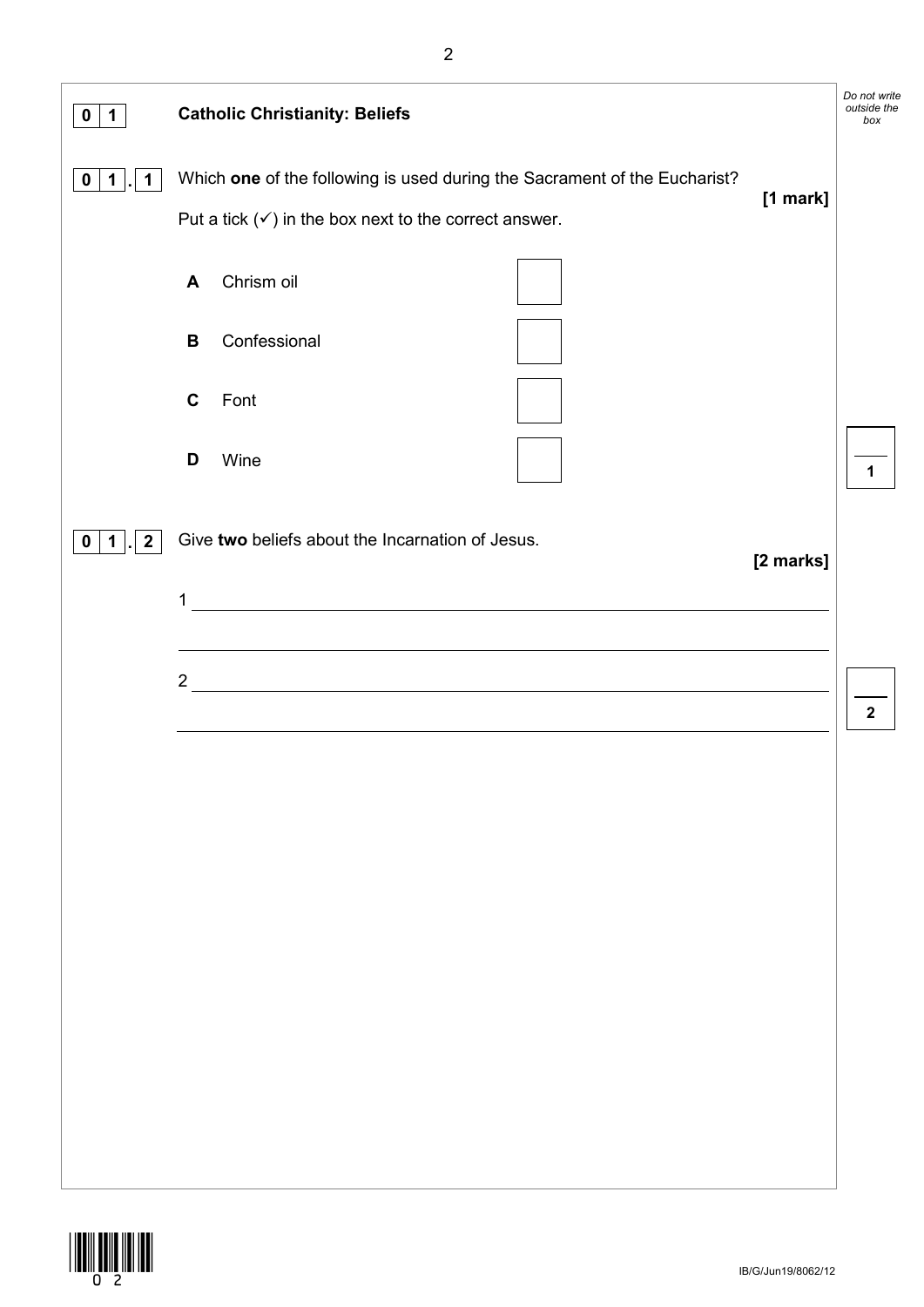| $3\phantom{a}$<br>$\mathbf 0$<br>$\mathbf{1}$ | Explain two ways in which the Sacrament of Confirmation influences Catholics today.<br>[4 marks] | Do not write<br>outside the<br>box |
|-----------------------------------------------|--------------------------------------------------------------------------------------------------|------------------------------------|
|                                               |                                                                                                  |                                    |
|                                               |                                                                                                  |                                    |
|                                               |                                                                                                  |                                    |
|                                               |                                                                                                  |                                    |
|                                               |                                                                                                  |                                    |
|                                               |                                                                                                  |                                    |
|                                               |                                                                                                  |                                    |
|                                               |                                                                                                  |                                    |
|                                               |                                                                                                  |                                    |
|                                               |                                                                                                  |                                    |
|                                               |                                                                                                  |                                    |
|                                               |                                                                                                  |                                    |
|                                               |                                                                                                  | 4                                  |
|                                               |                                                                                                  |                                    |
| 4<br>$\mathbf 0$<br>$\mathbf 1$               | Explain two Christian beliefs about heaven.                                                      |                                    |
|                                               |                                                                                                  |                                    |
|                                               | Refer to sacred writings or another source of Christian belief and teaching in your              |                                    |
|                                               | answer.                                                                                          |                                    |
|                                               | [5 marks]                                                                                        |                                    |
|                                               |                                                                                                  |                                    |
|                                               |                                                                                                  |                                    |
|                                               |                                                                                                  |                                    |
|                                               |                                                                                                  |                                    |
|                                               |                                                                                                  |                                    |
|                                               |                                                                                                  |                                    |
|                                               |                                                                                                  |                                    |
|                                               |                                                                                                  |                                    |
|                                               |                                                                                                  |                                    |
|                                               |                                                                                                  |                                    |
|                                               |                                                                                                  |                                    |
|                                               |                                                                                                  |                                    |
|                                               |                                                                                                  |                                    |
|                                               |                                                                                                  |                                    |
|                                               |                                                                                                  | 5                                  |



3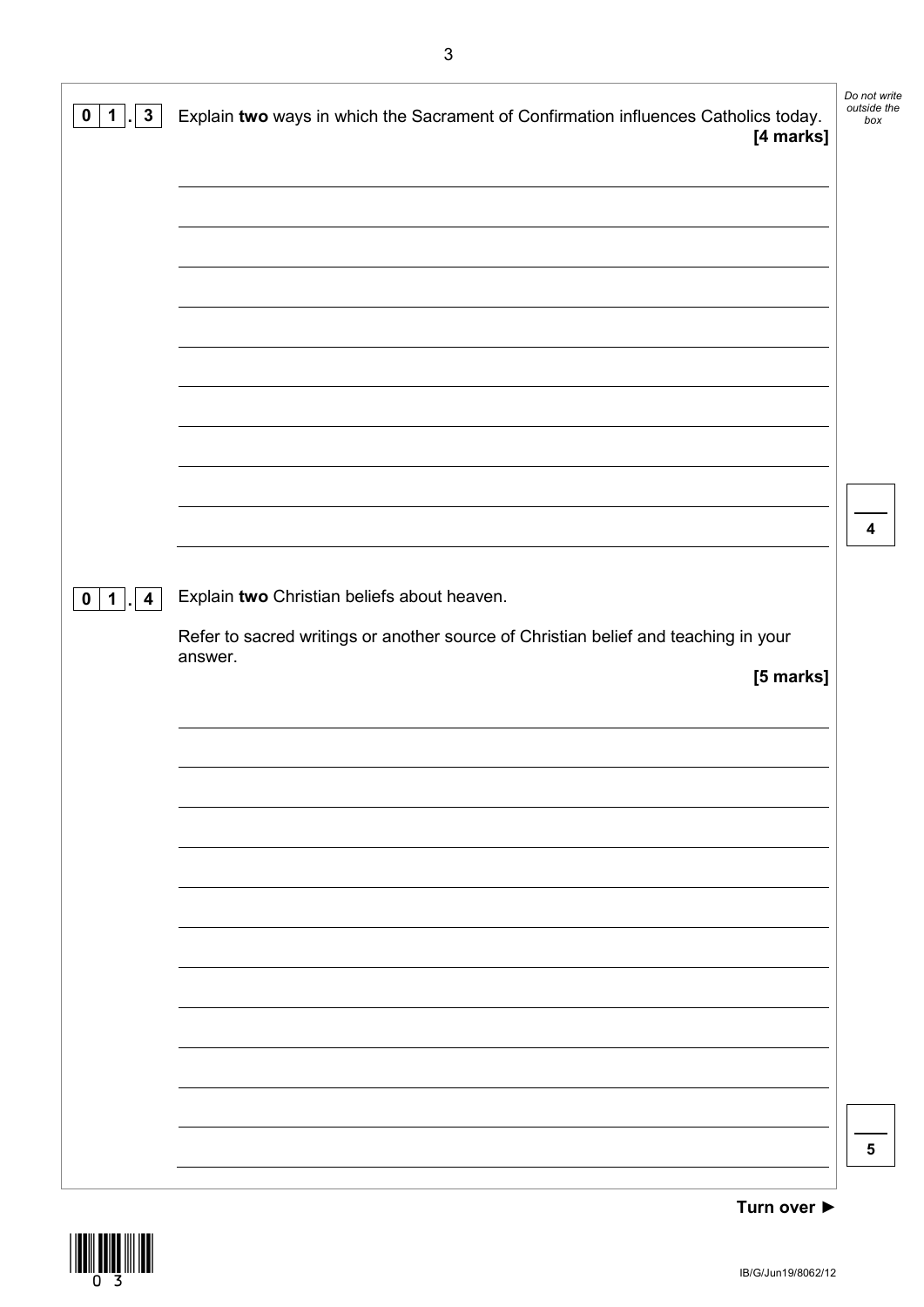| $5\phantom{.0}$<br>0<br>1 | 'Taking Holy Orders (becoming a priest) is the best way to serve God.'                                                                                                                                                 | Do not write<br>outside the<br>box |
|---------------------------|------------------------------------------------------------------------------------------------------------------------------------------------------------------------------------------------------------------------|------------------------------------|
|                           | Evaluate this statement.                                                                                                                                                                                               |                                    |
|                           | In your answer you should:<br>• refer to Catholic teaching<br>• give reasoned arguments to support this statement<br>• give reasoned arguments to support a different point of view<br>• reach a justified conclusion. |                                    |
|                           | [12 marks]<br>[SPaG 3 marks]                                                                                                                                                                                           |                                    |
|                           |                                                                                                                                                                                                                        |                                    |
|                           |                                                                                                                                                                                                                        |                                    |
|                           |                                                                                                                                                                                                                        |                                    |
|                           |                                                                                                                                                                                                                        |                                    |
|                           |                                                                                                                                                                                                                        |                                    |
|                           |                                                                                                                                                                                                                        |                                    |
|                           |                                                                                                                                                                                                                        |                                    |
|                           |                                                                                                                                                                                                                        |                                    |
|                           |                                                                                                                                                                                                                        |                                    |
|                           |                                                                                                                                                                                                                        |                                    |
|                           |                                                                                                                                                                                                                        |                                    |
|                           |                                                                                                                                                                                                                        |                                    |
|                           |                                                                                                                                                                                                                        |                                    |
|                           |                                                                                                                                                                                                                        |                                    |
|                           |                                                                                                                                                                                                                        |                                    |
|                           |                                                                                                                                                                                                                        |                                    |
|                           |                                                                                                                                                                                                                        |                                    |
|                           |                                                                                                                                                                                                                        |                                    |
|                           |                                                                                                                                                                                                                        |                                    |
|                           |                                                                                                                                                                                                                        |                                    |
|                           |                                                                                                                                                                                                                        |                                    |
|                           |                                                                                                                                                                                                                        |                                    |
|                           |                                                                                                                                                                                                                        |                                    |

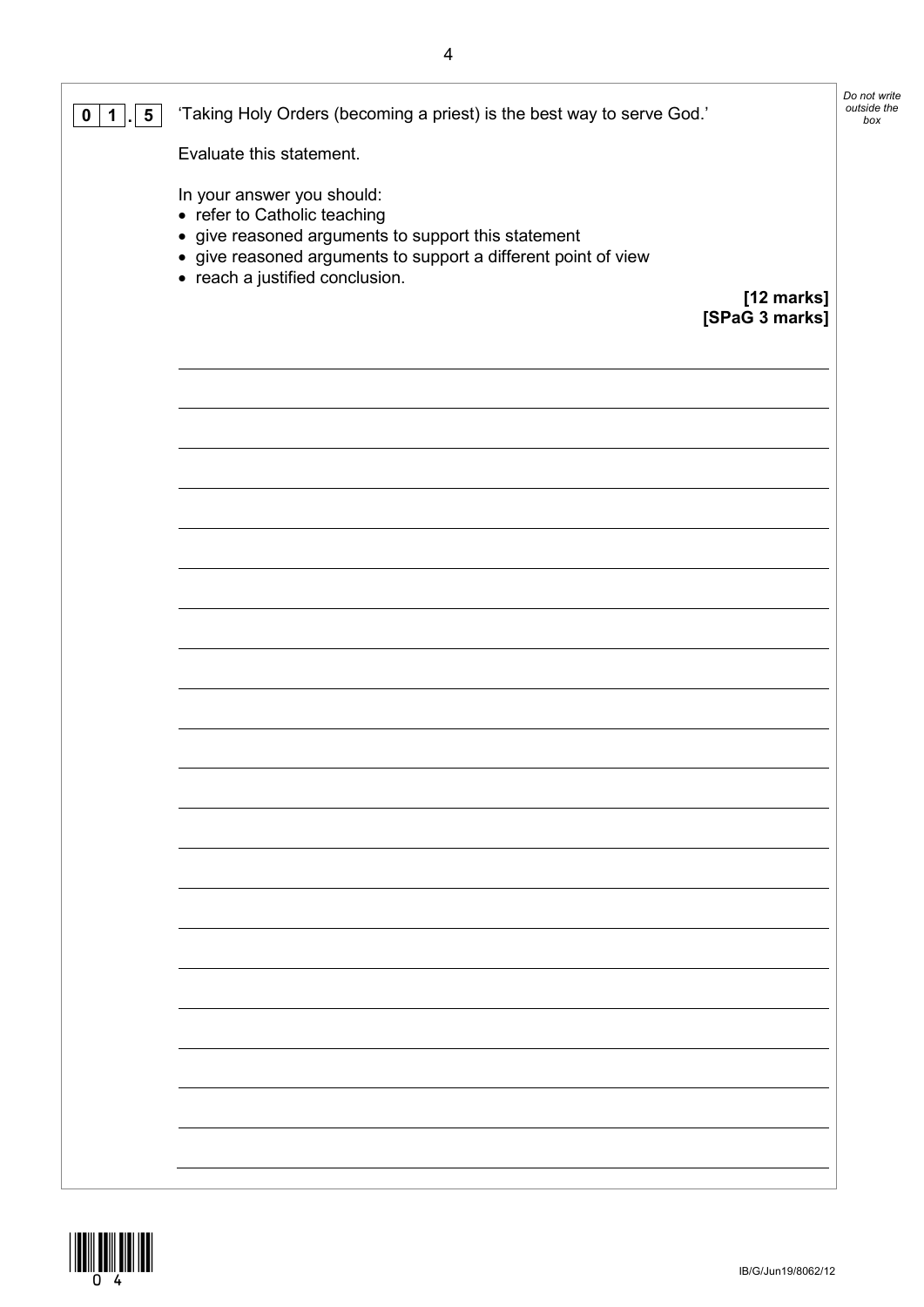

**Turn over ►**



5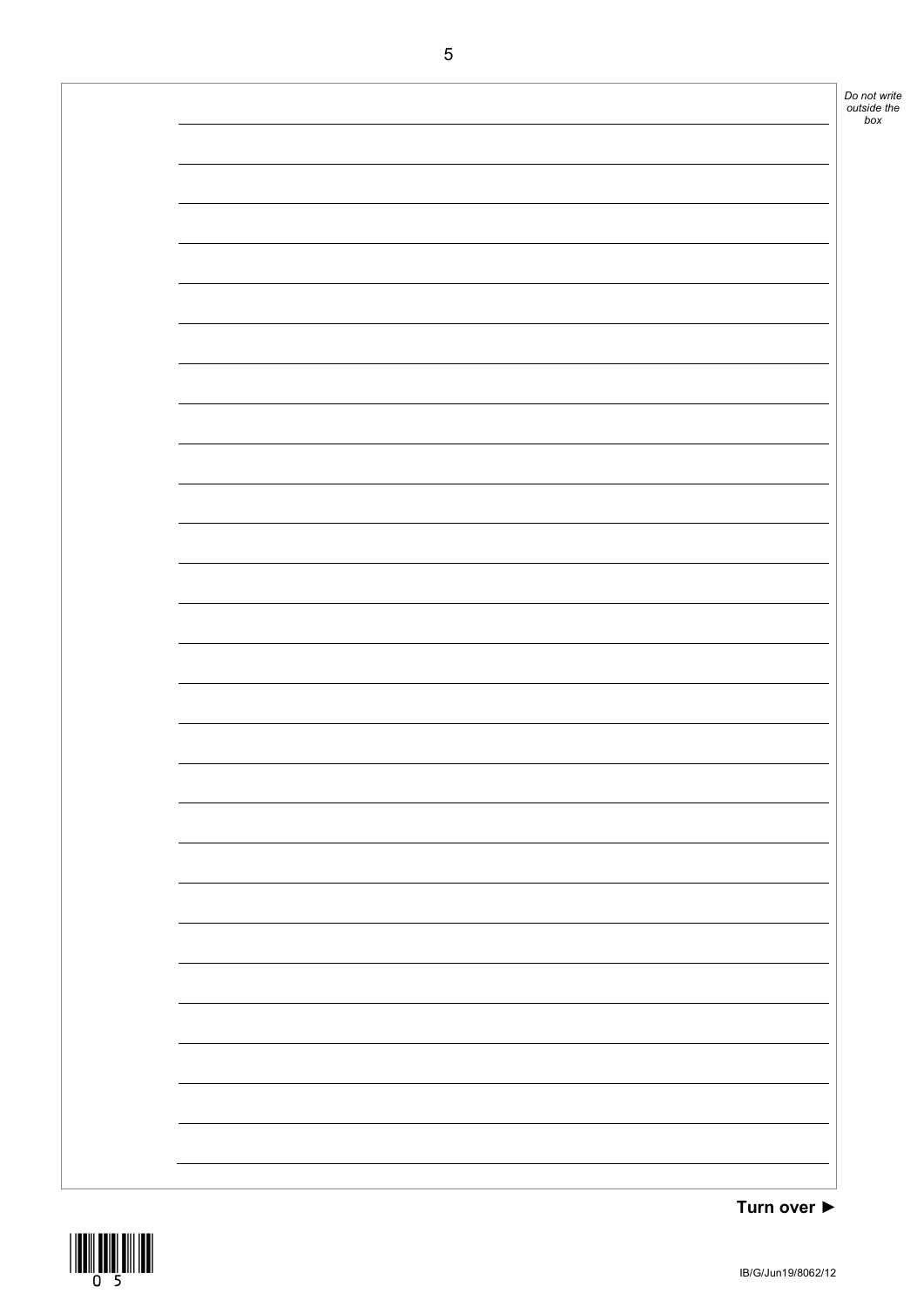|  | Do not write<br>outside the<br>box |
|--|------------------------------------|
|  |                                    |
|  |                                    |
|  |                                    |
|  |                                    |
|  |                                    |
|  |                                    |
|  |                                    |
|  |                                    |
|  |                                    |
|  |                                    |
|  |                                    |
|  |                                    |
|  |                                    |
|  |                                    |
|  |                                    |
|  |                                    |
|  |                                    |
|  | 15                                 |
|  |                                    |

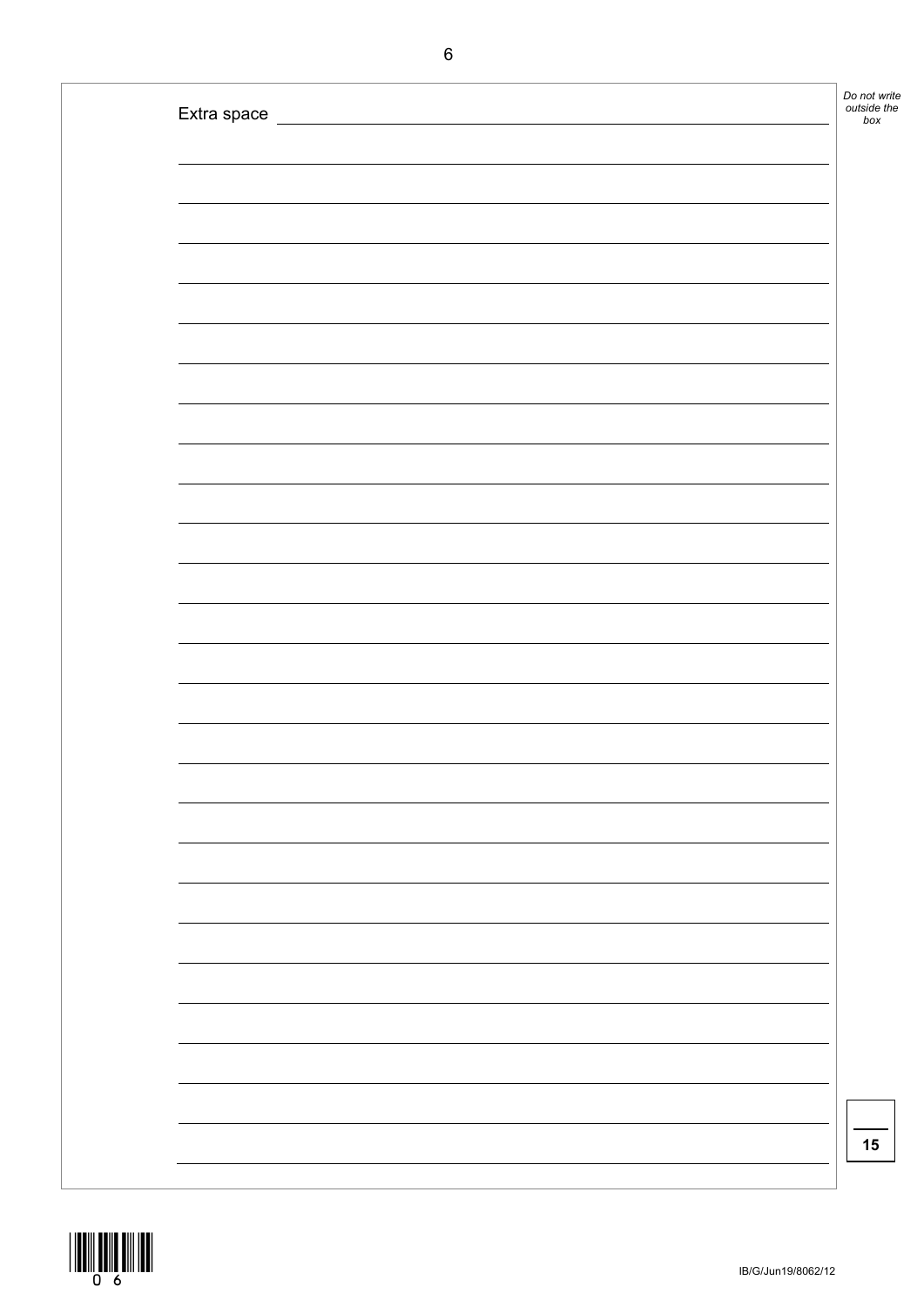| $\overline{2}$<br>$\mathbf 0$              | <b>Catholic Christianity: Practices</b>                                                                                                             | Do not write<br>outside the<br>box |
|--------------------------------------------|-----------------------------------------------------------------------------------------------------------------------------------------------------|------------------------------------|
| $\mathbf{2}$<br>$\mathbf 1$<br>$\mathbf 0$ | Which one of the following is not a reason for Catholic pilgrimage?<br>[1 mark]<br>Put a tick $(\checkmark)$ in the box next to the correct answer. |                                    |
|                                            | To become rich<br>A                                                                                                                                 |                                    |
|                                            | To see holy sites<br>B                                                                                                                              |                                    |
|                                            | To grow in faith<br>C                                                                                                                               |                                    |
|                                            | To be healed<br>D                                                                                                                                   | 1                                  |
| $\overline{2}$<br>$2$ .<br>$\mathbf 0$     | Give two of the Stations of the Cross.<br>[2 marks]                                                                                                 |                                    |
|                                            | <u> 1989 - Johann Stoff, deutscher Stoffen und der Stoffen und der Stoffen und der Stoffen und der Stoffen und der</u><br>1                         |                                    |
|                                            |                                                                                                                                                     | $\mathbf{2}$                       |
|                                            | Question 2 continues on the next page                                                                                                               |                                    |
|                                            |                                                                                                                                                     |                                    |
|                                            |                                                                                                                                                     |                                    |
|                                            |                                                                                                                                                     |                                    |
|                                            |                                                                                                                                                     |                                    |

7

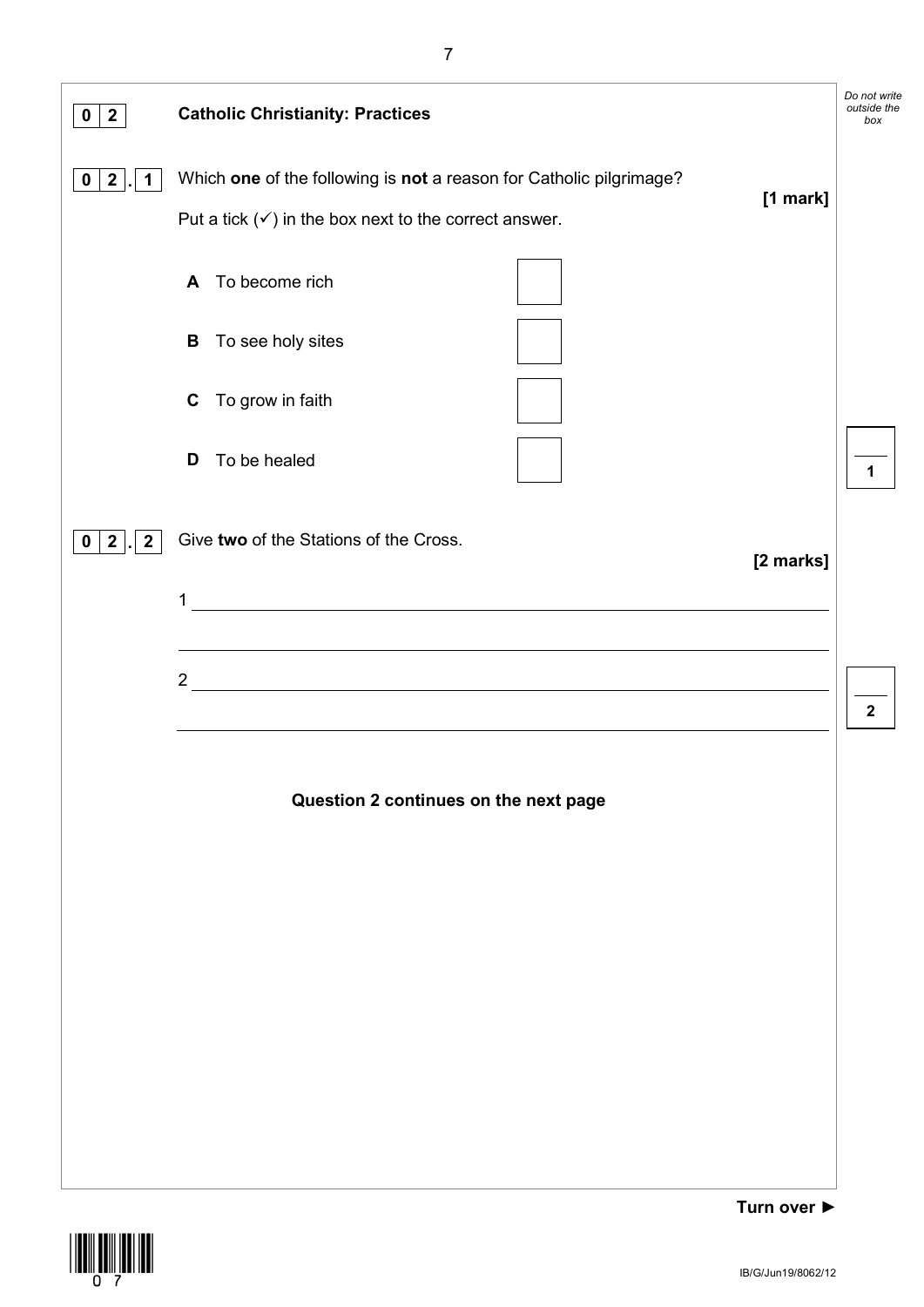| 3 <sup>1</sup><br>$\overline{2}$<br>0      | Explain two contrasting Christian beliefs about the Rosary.<br>[4 marks]                                            | Do not write<br>outside the<br>box |
|--------------------------------------------|---------------------------------------------------------------------------------------------------------------------|------------------------------------|
|                                            |                                                                                                                     |                                    |
|                                            |                                                                                                                     |                                    |
|                                            |                                                                                                                     | 4                                  |
| $0 \mid 2 \mid$<br>$\overline{\mathbf{4}}$ | Explain two ways in which the work of the Society of St Vincent de Paul (SVP) is<br>important in a Catholic parish. |                                    |
|                                            | Refer to sacred writings or another source of Christian belief and teaching in your<br>answer.<br>[5 marks]         |                                    |
|                                            |                                                                                                                     |                                    |
|                                            |                                                                                                                     |                                    |
|                                            |                                                                                                                     |                                    |
|                                            |                                                                                                                     | 5                                  |

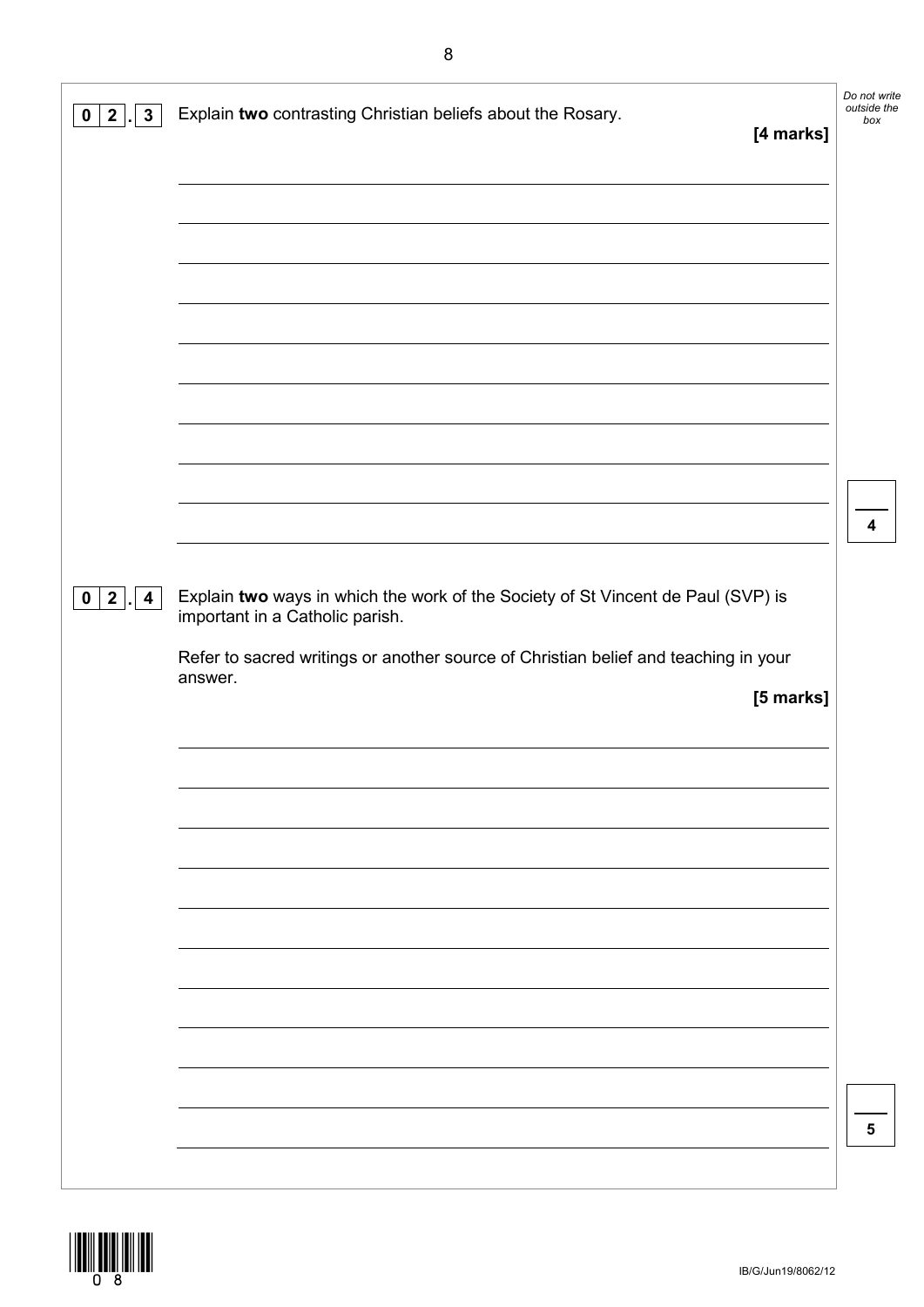| $2 \mid$<br>$\overline{\mathbf{5}}$<br>0 | 'It is more important for Catholics to love God than to love their neighbour.'                                                                                                                                         | Do not write<br>outside the |
|------------------------------------------|------------------------------------------------------------------------------------------------------------------------------------------------------------------------------------------------------------------------|-----------------------------|
|                                          | Evaluate this statement.                                                                                                                                                                                               |                             |
|                                          | In your answer you should:<br>• refer to Catholic teaching<br>• give reasoned arguments to support this statement<br>• give reasoned arguments to support a different point of view<br>• reach a justified conclusion. |                             |
|                                          | [12 marks]                                                                                                                                                                                                             |                             |
|                                          |                                                                                                                                                                                                                        |                             |
|                                          |                                                                                                                                                                                                                        |                             |
|                                          |                                                                                                                                                                                                                        |                             |
|                                          |                                                                                                                                                                                                                        |                             |
|                                          |                                                                                                                                                                                                                        |                             |
|                                          |                                                                                                                                                                                                                        |                             |
|                                          |                                                                                                                                                                                                                        |                             |
|                                          |                                                                                                                                                                                                                        |                             |
|                                          |                                                                                                                                                                                                                        |                             |
|                                          |                                                                                                                                                                                                                        |                             |
|                                          |                                                                                                                                                                                                                        |                             |
|                                          |                                                                                                                                                                                                                        |                             |
|                                          |                                                                                                                                                                                                                        |                             |
|                                          |                                                                                                                                                                                                                        |                             |
|                                          |                                                                                                                                                                                                                        |                             |
|                                          |                                                                                                                                                                                                                        |                             |
|                                          |                                                                                                                                                                                                                        |                             |
|                                          |                                                                                                                                                                                                                        |                             |
|                                          |                                                                                                                                                                                                                        |                             |
|                                          |                                                                                                                                                                                                                        |                             |
|                                          |                                                                                                                                                                                                                        |                             |
|                                          |                                                                                                                                                                                                                        |                             |
|                                          |                                                                                                                                                                                                                        |                             |

**Turn over ►**

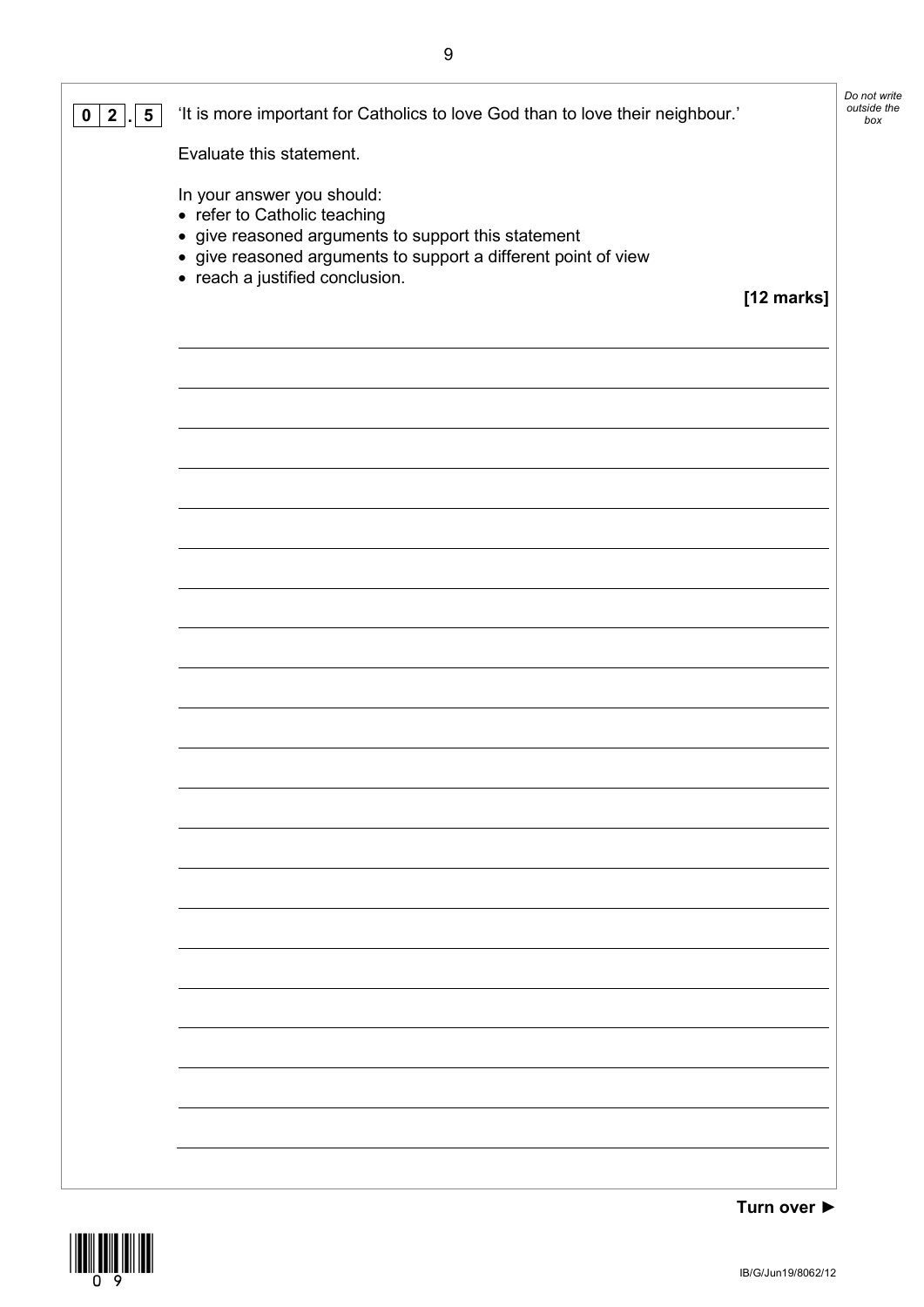

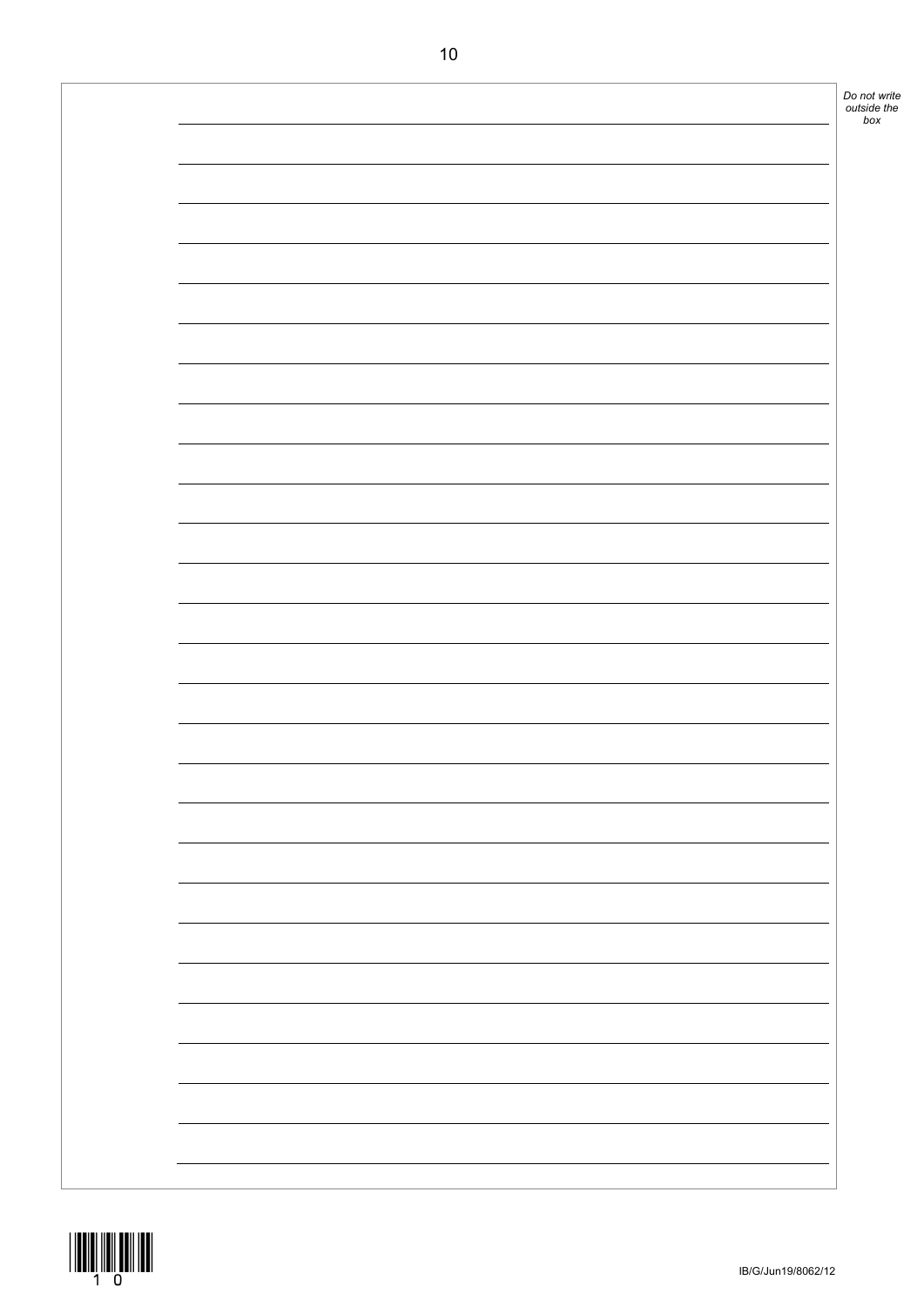| IB/G/Jun19/8062/12 |
|--------------------|
|--------------------|

| IB/G/Jun19/8062/12 |
|--------------------|
|                    |

|                         | Do not write<br>outside the<br>box |
|-------------------------|------------------------------------|
|                         |                                    |
|                         |                                    |
|                         |                                    |
|                         |                                    |
|                         |                                    |
|                         |                                    |
|                         |                                    |
|                         |                                    |
|                         |                                    |
|                         |                                    |
|                         |                                    |
|                         |                                    |
|                         |                                    |
|                         |                                    |
|                         |                                    |
|                         |                                    |
|                         |                                    |
|                         |                                    |
|                         | 12                                 |
| <b>END OF QUESTIONS</b> |                                    |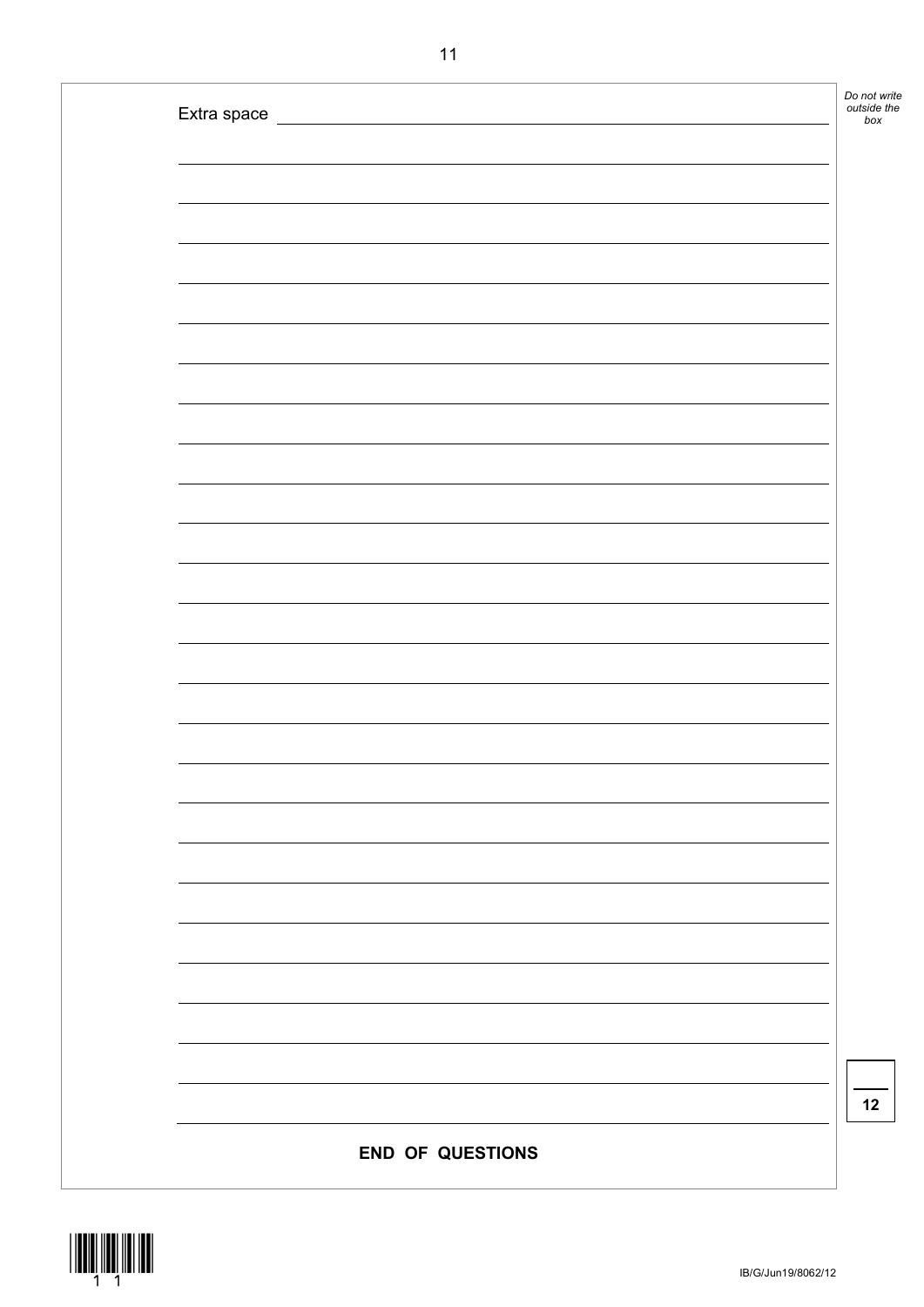

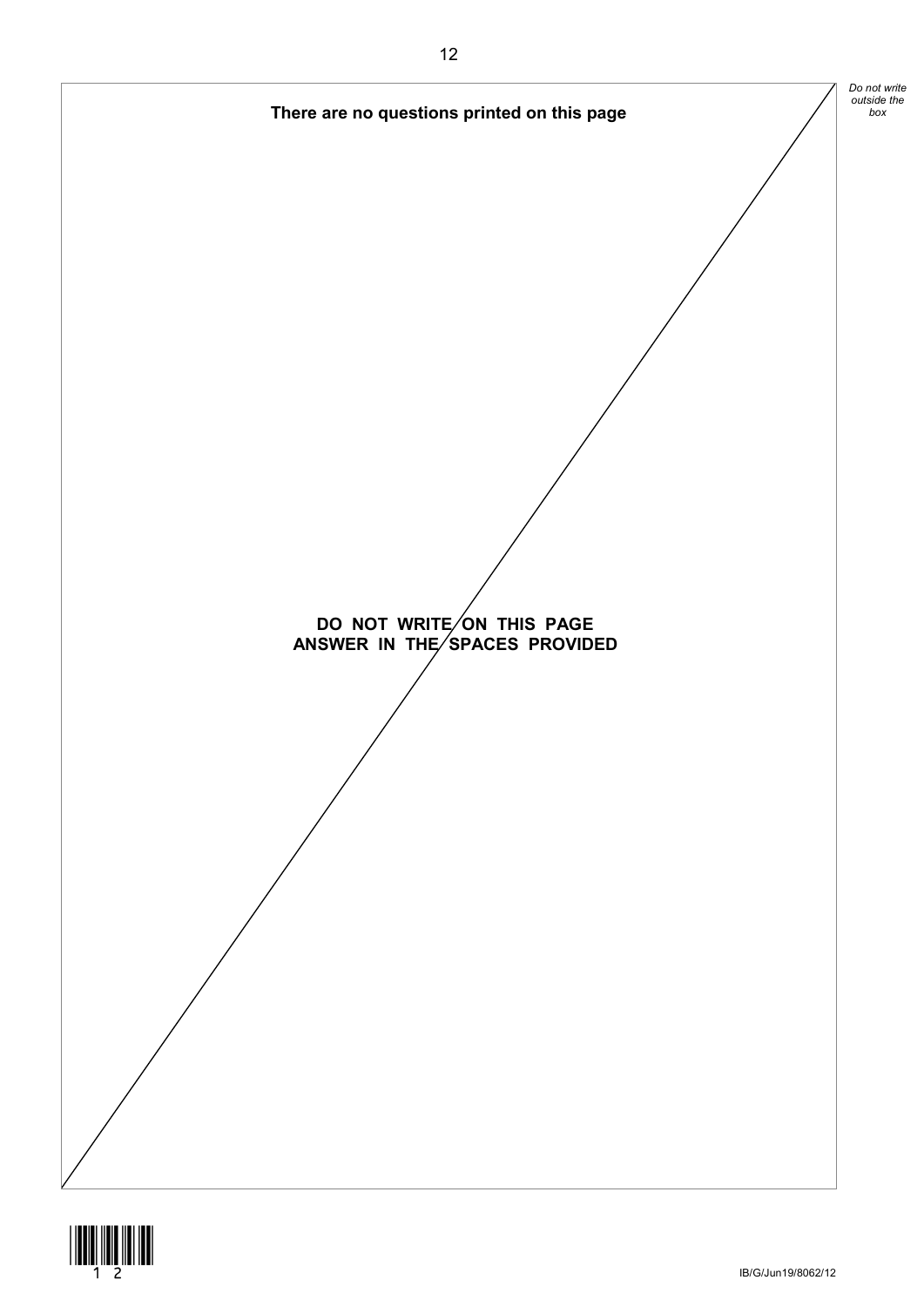| Question<br>number | Additional page, if required.<br>Write the question numbers in the left-hand margin. |  |
|--------------------|--------------------------------------------------------------------------------------|--|
|                    |                                                                                      |  |
|                    |                                                                                      |  |
|                    |                                                                                      |  |
|                    |                                                                                      |  |
|                    |                                                                                      |  |
|                    |                                                                                      |  |
|                    |                                                                                      |  |
|                    |                                                                                      |  |
|                    |                                                                                      |  |
|                    |                                                                                      |  |
|                    |                                                                                      |  |
|                    |                                                                                      |  |
|                    |                                                                                      |  |
|                    |                                                                                      |  |
|                    |                                                                                      |  |
|                    |                                                                                      |  |
|                    |                                                                                      |  |
|                    |                                                                                      |  |
|                    |                                                                                      |  |
|                    |                                                                                      |  |
|                    |                                                                                      |  |
|                    |                                                                                      |  |
|                    |                                                                                      |  |
|                    |                                                                                      |  |
|                    |                                                                                      |  |
|                    |                                                                                      |  |
|                    |                                                                                      |  |
|                    |                                                                                      |  |
|                    |                                                                                      |  |
|                    |                                                                                      |  |
|                    |                                                                                      |  |
|                    |                                                                                      |  |
|                    |                                                                                      |  |
|                    |                                                                                      |  |
|                    |                                                                                      |  |
|                    |                                                                                      |  |
|                    |                                                                                      |  |
|                    |                                                                                      |  |
|                    |                                                                                      |  |
|                    |                                                                                      |  |
|                    |                                                                                      |  |

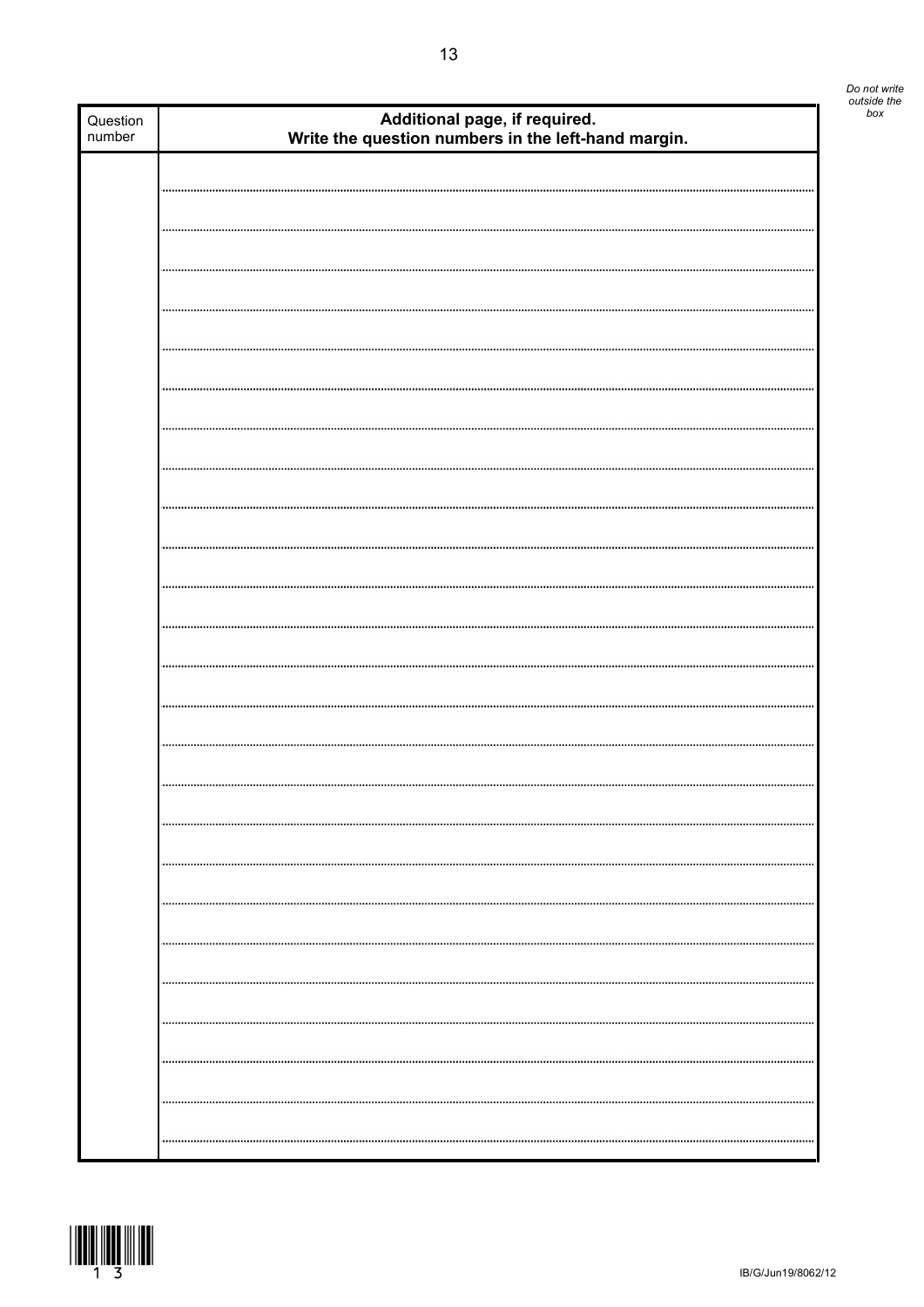| Question<br>number | Additional page, if required.<br>Write the question numbers in the left-hand margin. | box |
|--------------------|--------------------------------------------------------------------------------------|-----|
|                    |                                                                                      |     |
|                    |                                                                                      |     |
|                    |                                                                                      |     |
|                    |                                                                                      |     |
|                    |                                                                                      |     |
|                    |                                                                                      |     |
|                    |                                                                                      |     |
|                    |                                                                                      |     |
|                    |                                                                                      |     |
|                    |                                                                                      |     |
|                    |                                                                                      |     |
|                    |                                                                                      |     |
|                    |                                                                                      |     |
|                    |                                                                                      |     |
|                    |                                                                                      |     |
|                    |                                                                                      |     |
|                    |                                                                                      |     |
|                    |                                                                                      |     |
|                    |                                                                                      |     |
|                    |                                                                                      |     |
|                    |                                                                                      |     |
|                    |                                                                                      |     |
|                    |                                                                                      |     |
|                    |                                                                                      |     |
|                    |                                                                                      |     |
|                    |                                                                                      |     |
|                    |                                                                                      |     |
|                    |                                                                                      |     |
|                    |                                                                                      |     |
|                    |                                                                                      |     |
|                    |                                                                                      |     |
|                    |                                                                                      |     |
|                    |                                                                                      |     |
|                    |                                                                                      |     |
|                    |                                                                                      |     |
|                    |                                                                                      |     |
|                    |                                                                                      |     |
|                    |                                                                                      |     |
|                    |                                                                                      |     |
|                    |                                                                                      |     |



*Do not write outside the*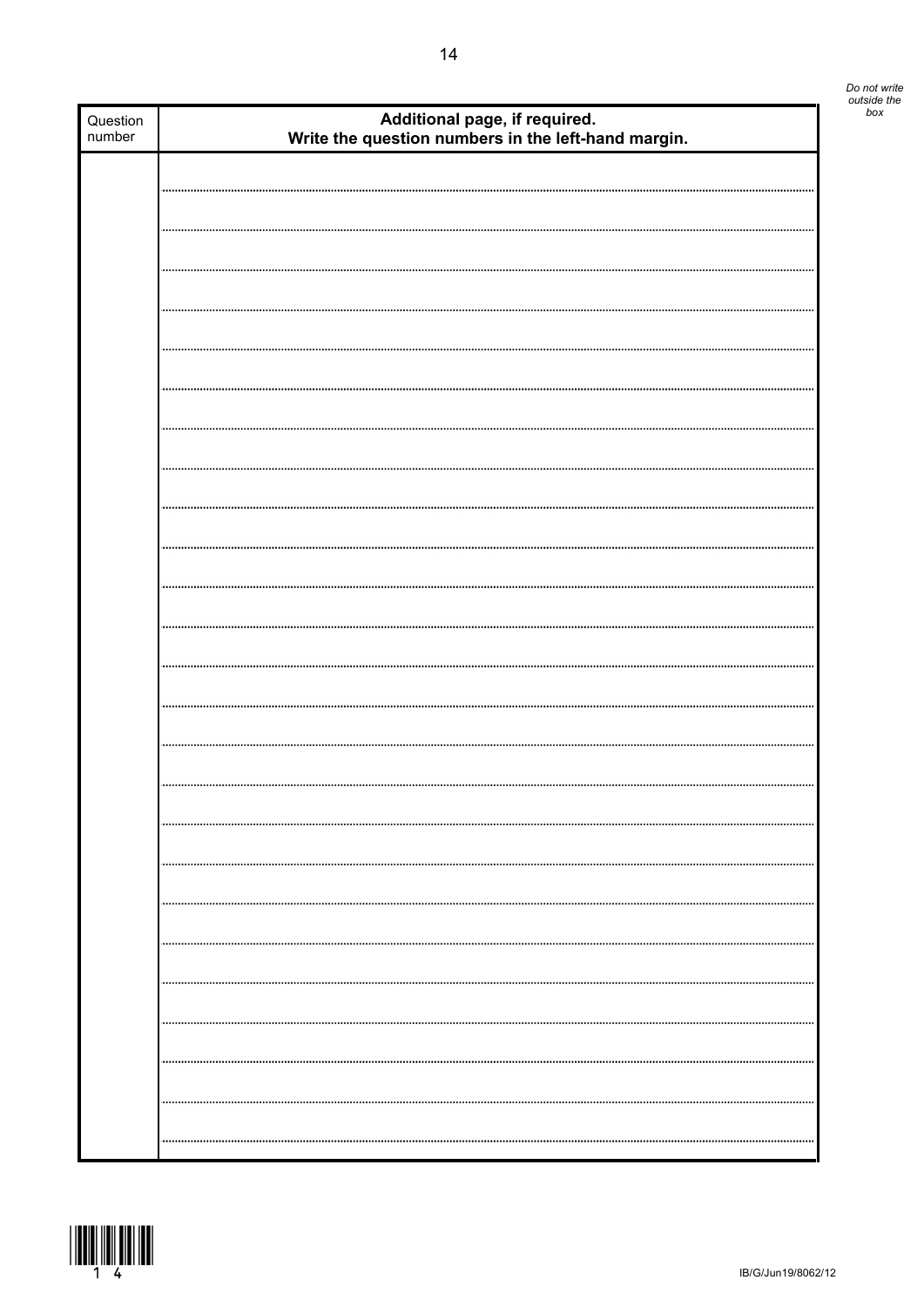| Question<br>number | Additional page, if required.<br>Write the question numbers in the left-hand margin. |  |
|--------------------|--------------------------------------------------------------------------------------|--|
|                    |                                                                                      |  |
|                    |                                                                                      |  |
|                    |                                                                                      |  |
|                    |                                                                                      |  |
|                    |                                                                                      |  |
|                    |                                                                                      |  |
|                    |                                                                                      |  |
|                    |                                                                                      |  |
|                    |                                                                                      |  |
|                    |                                                                                      |  |
|                    |                                                                                      |  |
|                    |                                                                                      |  |
|                    |                                                                                      |  |
|                    |                                                                                      |  |
|                    |                                                                                      |  |
|                    |                                                                                      |  |
|                    |                                                                                      |  |
|                    |                                                                                      |  |
|                    |                                                                                      |  |
|                    |                                                                                      |  |
|                    |                                                                                      |  |
|                    |                                                                                      |  |
|                    |                                                                                      |  |
|                    |                                                                                      |  |
|                    |                                                                                      |  |
|                    |                                                                                      |  |
|                    |                                                                                      |  |
|                    |                                                                                      |  |
|                    |                                                                                      |  |
|                    |                                                                                      |  |
|                    |                                                                                      |  |
|                    |                                                                                      |  |
|                    |                                                                                      |  |
|                    |                                                                                      |  |
|                    |                                                                                      |  |
|                    |                                                                                      |  |
|                    |                                                                                      |  |
|                    |                                                                                      |  |
|                    |                                                                                      |  |
|                    |                                                                                      |  |



 $\overline{\phantom{a}}$ 

*Do not write outside the*